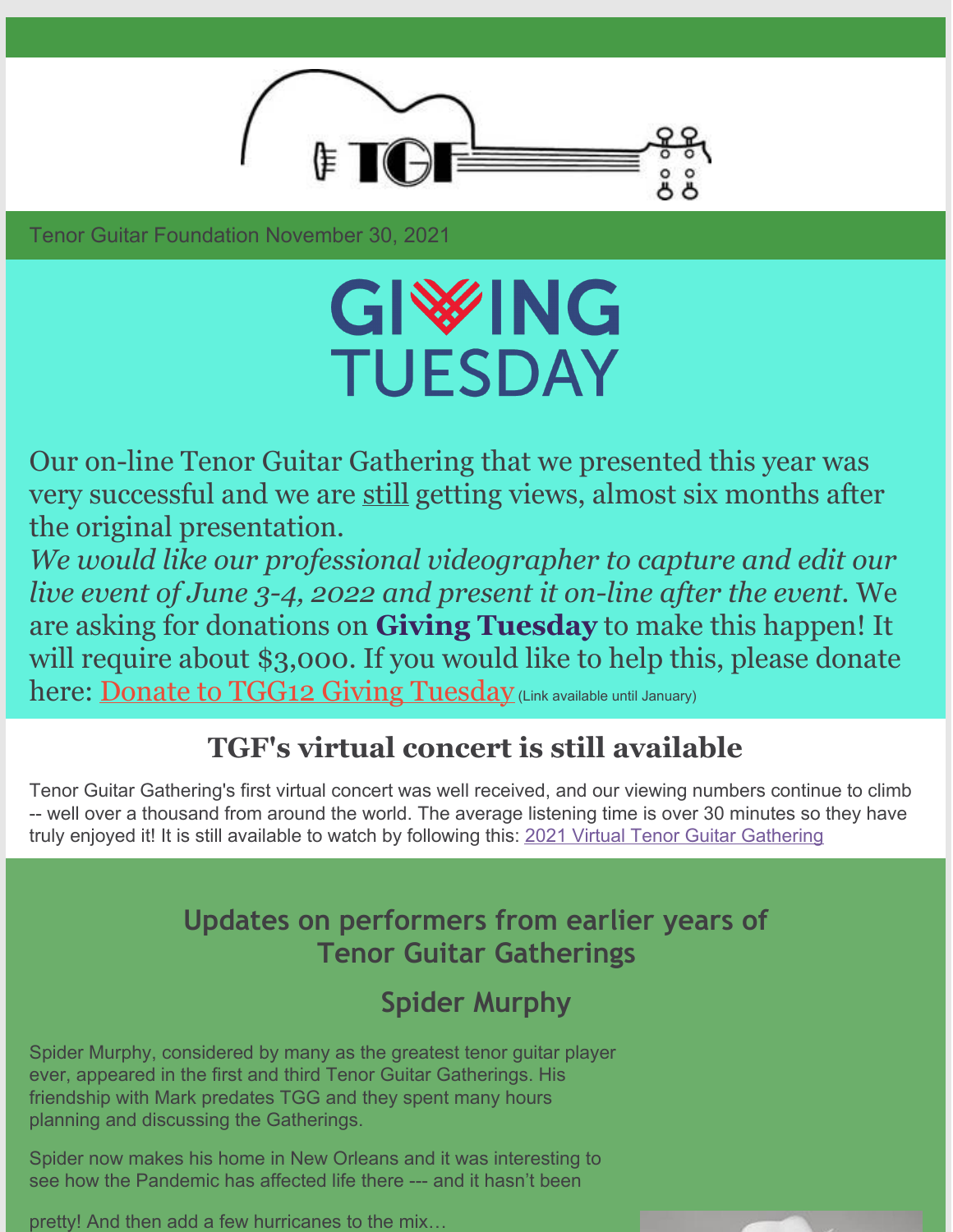The New Orleans weekend musicians (those who have Monday-Friday jobs) have been hurt the most. Spider says the full time professional musicians have been able to keep themselves employed, but not with the choice of gigs previous to the pandemic. Currently he is regularly playing in a restaurant and club. A new recording studio, Jerry Barnes Studio, has just opened in nearby Ponchatoula so there is an opportunity for more studio work. The fact that Spider plays so many instruments helps with that: piano, tenor banjo, tenor guitar and mandolin.

Mark Josephs, founder of Tenor Guitar Foundation and Gathering, said this about Spider in about 2013:"Spider Murphy certainly has more of a total command of the Tenor Guitar/Tenor banjo than anyone I know. When I think of Spider Murphy I think of Leon Redbone, Tom Waits and John Lee Hooker. In my opinion, Spider Murphy is an unknown living legend. He could be like Bela Fleck, a musician you could put in any musical situation, and he could play his way through it. There are very few people like Spider these days who just plays in bars, festivals, old folks homes, senior centers, street corners…plays



and plays and plays…and drives, too, long distances to get from gig to gig. Spider is a rare, undiscovered gem of a musician and the light deserves to be shined upon him."

Spider got his name very early. His father, also a musician, got him a banjo playing gig in the orchestra pit of a play. Actors said that seeing his hands move up and down the neck of his tenor saxophone reminded them of a spider! Later his playing the saxophone would become a line in Elvis Presley's Jailhouse Rock Covid meant Spider had more time to write and now has two albums of new material ready to edit and produce. One is with him on the tenor guitar and overdubbed with his Tenor banjo. The second album is all songs written since Covid.

Spider recently returned to Colorado, a former home, along with California, and the East Coast where he was born, and picked up fifteen to twenty unedited master tapes, which he will be turning into CD's in the coming years. Going through the master tapes was a trip down memory lane and he uncovered work that he hopes will get him included in New Orleans Preservation Hall – keep us posted, Spider! Both of Spider's parents were musicians and he started early. In 1979 he graduated from Berklee College of music in Boston with a degree in Arranging and Composition, while majoring in guitar.

**Sponsors for TGG12 We are actively searching for sponsors for our 2022 live event. Please contact us if you are interested. All donations are tax deductible since Tenor Guitar Foundation is a 501(c)3 organization.**

**Subscribe to our**

**[Newsletter!](https://lp.constantcontact.com/su/24DTE4j?source_id=aedd6ce0-e2ac-4323-8423-72a4ed2a1e03&source_type=em&c=)** *Visit our website! It has a lot of*

*information: videos, charts, a*